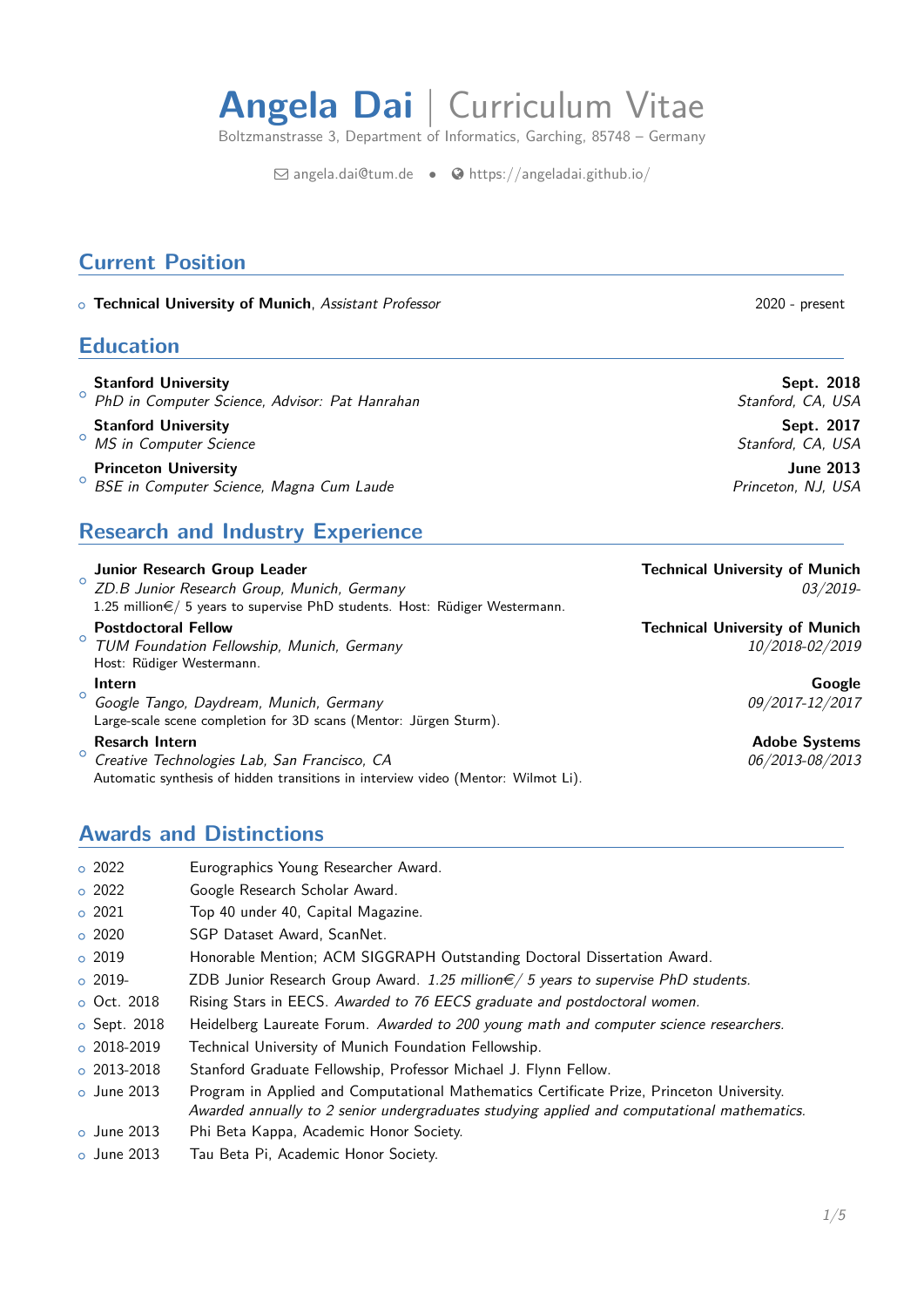| $\circ$ 2012      | Google Anita Borg Memorial Scholar.                          |
|-------------------|--------------------------------------------------------------|
| o Dec. 2011       | Facebook College Hackathon Finals, 1 <sup>St</sup> place.    |
| $\circ$ 2009-2010 | Shapiro Prize for Academic Excellence, Princeton University. |
| $\circ$ 2010      | Honorable Mention; Mathematical Contest in Modeling.         |

### **Teaching Experience**

- o Instructor Deep Learning for 3D Perception Practical (Technical University of Munich, Summer 2022).
- o Instructor Geometric Modeling and Visualization (Technical University of Munich, Summer 2022).
- o Instructor Machine Learning for 3D Geometry (Technical University of Munich, Summer 2021 Summer 2022).
- o Instructor 3D Machine Learning Seminar (Technical University of Munich, Summer 2021 Summer 2022).
- o Instructor 3D Scanning and Motion Capture (Technical University of Munich, Winter 2018 Winter 2021).
- o Instructor Introduction to Deep Learning (Technical University of Munich, Winter 2019).
- o Teaching Introduction to Computer Graphics (Stanford University, Summer 2014, Summer 2015). Assistant

### **Professional Activities**

| o Workshop Organizer | 4th ScanNet Indoor Scene Understanding Challenge, CVPR 2022.                            |
|----------------------|-----------------------------------------------------------------------------------------|
| o Program Committee  | Technical Papers Program Committee, SIGGRAPH 2022.                                      |
| o Area Chair         | <b>CVPR 2022.</b>                                                                       |
| o Tutorials Chair    | International Conference on 3D Vision 2021.                                             |
| o Workshop Organizer | 3rd ScanNet Indoor Scene Understanding Challenge, CVPR 2021.                            |
| o Program Committee  | Technical Papers Program Committee, SIGGRAPH 2021.                                      |
| o Area Chair         | CVPR 2021.                                                                              |
| o Co-Organizer       | 3D Geometry and Vision Seminar (Virtual Seminar Series).                                |
| o Workshop Organizer | 2nd Robust Vision Challenge, ECCV 2020.                                                 |
| o Program Committee  | German Conference on Pattern Recognition 2020.                                          |
| o Workshop Organizer | 2nd ScanNet Indoor Scene Understanding Challenge, CVPR 2020.                            |
| o Co-Editor          | International Journal of Computer Vision special issue on Performance Evaluation, 2020. |
| o Program Committee  | Eurographics 2020.                                                                      |
| o Workshop Organizer | Deep Learning for Visual SLAM, ICCV 2019.                                               |
| o Workshop Organizer | ScanNet Indoor Scene Understanding Challenge, CVPR 2019.                                |
| o Program Committee  | Technical Briefs and Posters program, SIGGRAPH Asia 2019.                               |
| $\circ$ COI          | Conflict of Interest Coordinator, SIGGRAPH 2019.                                        |
| o Workshop Organizer | Robust Vision Challenge, CVPR 2018.                                                     |
| o Reviewer           | For major conferences and journals (CVPR, ICCV, TPAMI, Siggraph, Siggraph Asia, etc.).  |

### **Invited Talks**

| $o$ 05/2022     | University of Toronto: Learning from Synthetic 3D Priors for Real-World 3D Perception<br>(Host: Animesh Garg).                                             |
|-----------------|------------------------------------------------------------------------------------------------------------------------------------------------------------|
| $\circ$ 02/2022 | Google: Learning 3D Priors for Semantic Image Understanding (Host: Noah Snavely).                                                                          |
| $\circ$ 01/2022 | Topics in 3D Vision Workshop, Seoul National University: 3D Perception for Semantic Scene<br>Understanding (Host: Young Min Kim).                          |
| $\circ$ 11/2021 | Al for Robotics Workshop: Learning from Synthetic Priors for Real-world 3D Scene Understanding.                                                            |
| $\circ$ 11/2021 | NVidia GTC: 3D Perception for Semantic Scene Understanding.                                                                                                |
| $\circ$ 10/2021 | Sensing, Understanding and Synthesizing Humans ICCV'21 Workshop: Learning to Optimize for<br>Non-Rigid Reconstruction and Tracking Data (Host: Ziwei Liu). |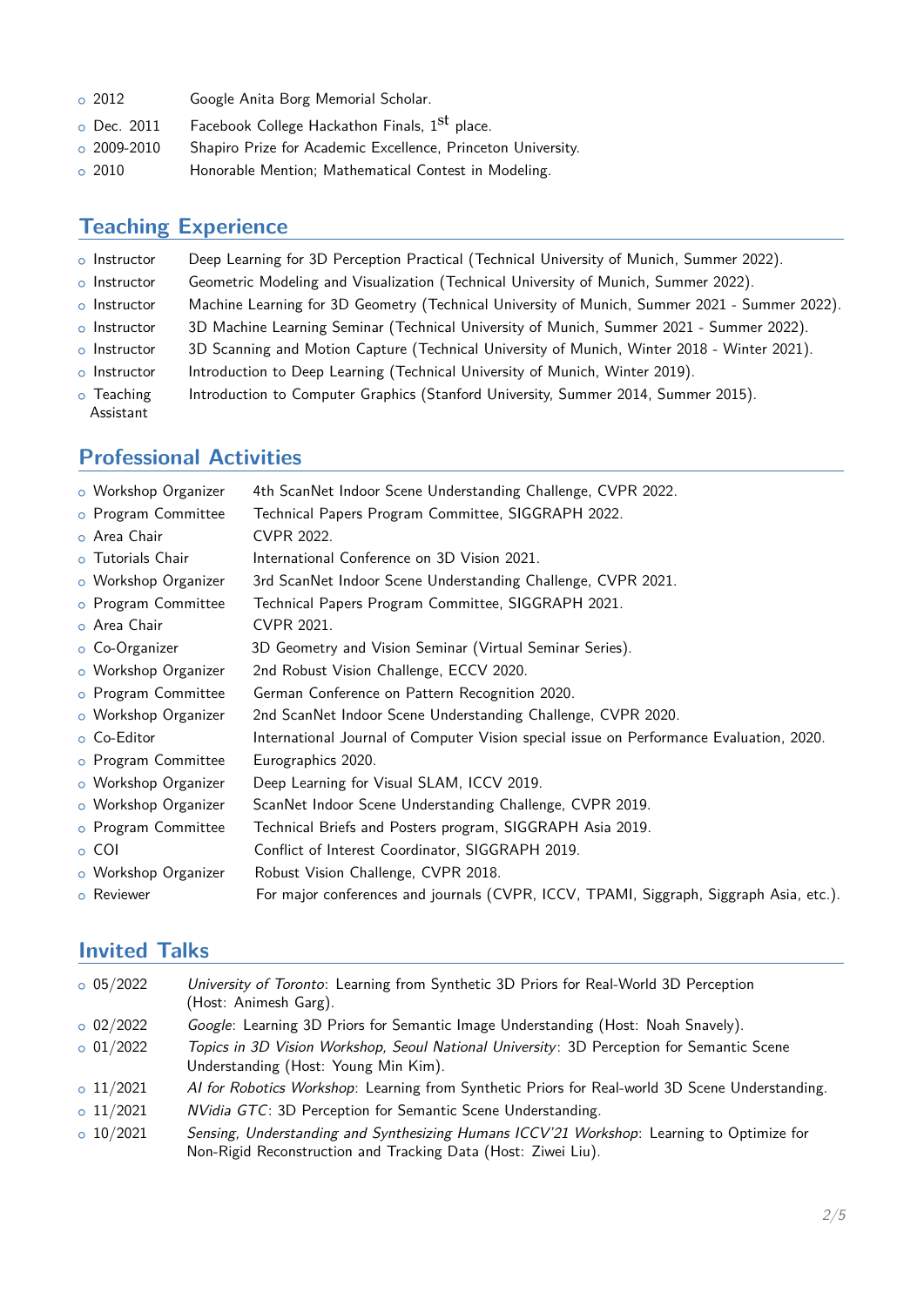| 0.10/2021       | Holistic Structure for 3D Vision ICCV'21 Workshop: Structural 3D Priors for Holistic Image Understanding<br>(Host: Yasutaka Furukawa).                                     |
|-----------------|----------------------------------------------------------------------------------------------------------------------------------------------------------------------------|
| $\circ$ 10/2021 | Interactive Labeling and Data Augmentation for Vision ICCV'21 Workshop: Learning to Generate 3D<br>Scenes from Imperfect Data (Host: Frederic Ratle).                      |
| $o$ 07/2021     | Samsung AI Center, Cambridge: Learning to Optimize for Non-Rigid Reconstruction and Tracking<br>(Host: Vladimir Pavlovic).                                                 |
| 0.06/2021       | Learning from Limited or Imperfect Data CVPR'21 Workshop: Learning from Imperfect RGB-D Scan<br>Data (Host: Zsolt Kira).                                                   |
| $o$ 05/2021     | Graphics Interface 2021: Towards Commodity 3D Content Creation.                                                                                                            |
| 0 12/2020       | Machine Learning for Engineering Modeling, Simulation and Design NeurlPS'20 Workshop: Self-<br>Supervision for 3D Scene Generation (Host: Alex Upjohn Beatson).            |
| $\circ$ 12/2020 | Autodesk: Towards Commodity 3D Content Creation (Host: Amir Khas Ahmadi).                                                                                                  |
| $o$ 08/2020     | Learning 3D Representations for Shape and Appearance ECCV'20 Workshop: Self-Supervision for 3D<br>Scene Generation (Host: Srinath Sridhar).                                |
| $\circ$ 08/2020 | Long-Term Visual Localization under Changing Conditions ECCV'20 Workshop: Understanding 3D<br>Scans (Host: Torsten Sattler).                                               |
| $\circ$ 06/2020 | Max-Planck-Institute for Intelligent Systems at Tuebingen: Towards Commodity 3D Content Creation<br>(Host: Michael Black).                                                 |
| $o$ 05/2020     | Brown University: Towards Commodity 3D Content Creation (Host: Daniel Ritchie).                                                                                            |
| 0 11/2019       | Deep Learning for Visual SLAM ICCV'19 Workshop: 3D Reconstruction for Understanding Environments<br>(Host: Ronald Clark).                                                  |
| 0.06/2019       | 3D Scene Generation CVPR'19 Workshop: From Unstructured Range Scans to 3D Models<br>(Host: Daniel Ritchie).                                                                |
| $\circ$ 06/2019 | UC Berkeley: Understanding 3D Scans (Host: Angjoo Kanazawa).                                                                                                               |
| 0.03/2019       | Carnegie Mellon University: Understanding 3D Scans (Host: Matthew O'Toole).                                                                                                |
| 0.03/2019       | ETH Zurich: Understanding 3D Scans (Host: Marc Pollefeys).                                                                                                                 |
| $o$ 03/2019     | University of Zurich: Understanding 3D Scans (Host: Michael Böhlen).                                                                                                       |
| $o$ 02/2019     | Cornell University: Understanding 3D Scans (Host: Steve Marschner).                                                                                                        |
| 0.10/2018       | Cornell University: Learning to Complete 3D Scans (Host: Bharath Hariharan).                                                                                               |
| 0.10/2018       | Harvard University: Learning to Complete 3D Scans (Host: Hanspeter Pfister).                                                                                               |
| 0.10/2018       | Massachusetts Institute of Technology: Learning to Complete 3D Scans (Host: Justin Solomon).                                                                               |
| 0.07/2018       | Technical University of Munich Institute for Advanced Study Workshop on Machine Learning for 3D<br>Understanding: Learning to Complete 3D Scans (Host: Michael Bronstein). |
| $o$ 05/2018     | DeepMind: Large-Scale Completion and Understanding of 3D Scans (Host: Pushmeet Kohli).                                                                                     |
| $o$ 05/2018     | Imperial College London: Large-Scale Completion and Understanding of 3D Scans<br>(Host: Andrew Davison).                                                                   |
| $o$ 01/2018     | Silicon Valley ACM SIGGRAPH Chapter: Learning to Reconstruct and Understand 3D Environments<br>(Host: Ken Turkowski).                                                      |
| $\circ$ 11/2017 | Max Planck Institute for Informatics: Learning to Reconstruct 3D Environments<br>(Host: Christian Theobalt).                                                               |
| $\circ$ 07/2017 | Shandong University Summer School: Learning to Reconstruct and Understand 3D Environments<br>(Host: Baoquan Chen).                                                         |
| $o$ 08/2016     | University of Washington: Real-time 3D Reconstruction (Host: Konstantinos Rematas and<br>Brian Curless).                                                                   |
| $o$ 08/2016     | Microsoft Research: Interactive Reconstruction of 3D Scenes (Host: Pushmeet Kohli).                                                                                        |
| $o$ 05/2016     | Matterport: From Reconstruction to Understanding of Indoor Environments (Host: Craig Reynolds).                                                                            |

## **Selected Press Coverage**

o ScanNet Challenge, Computer Vision News, June 2020. https://www.rsipvision.com/CVPR2020-Wednesday/18/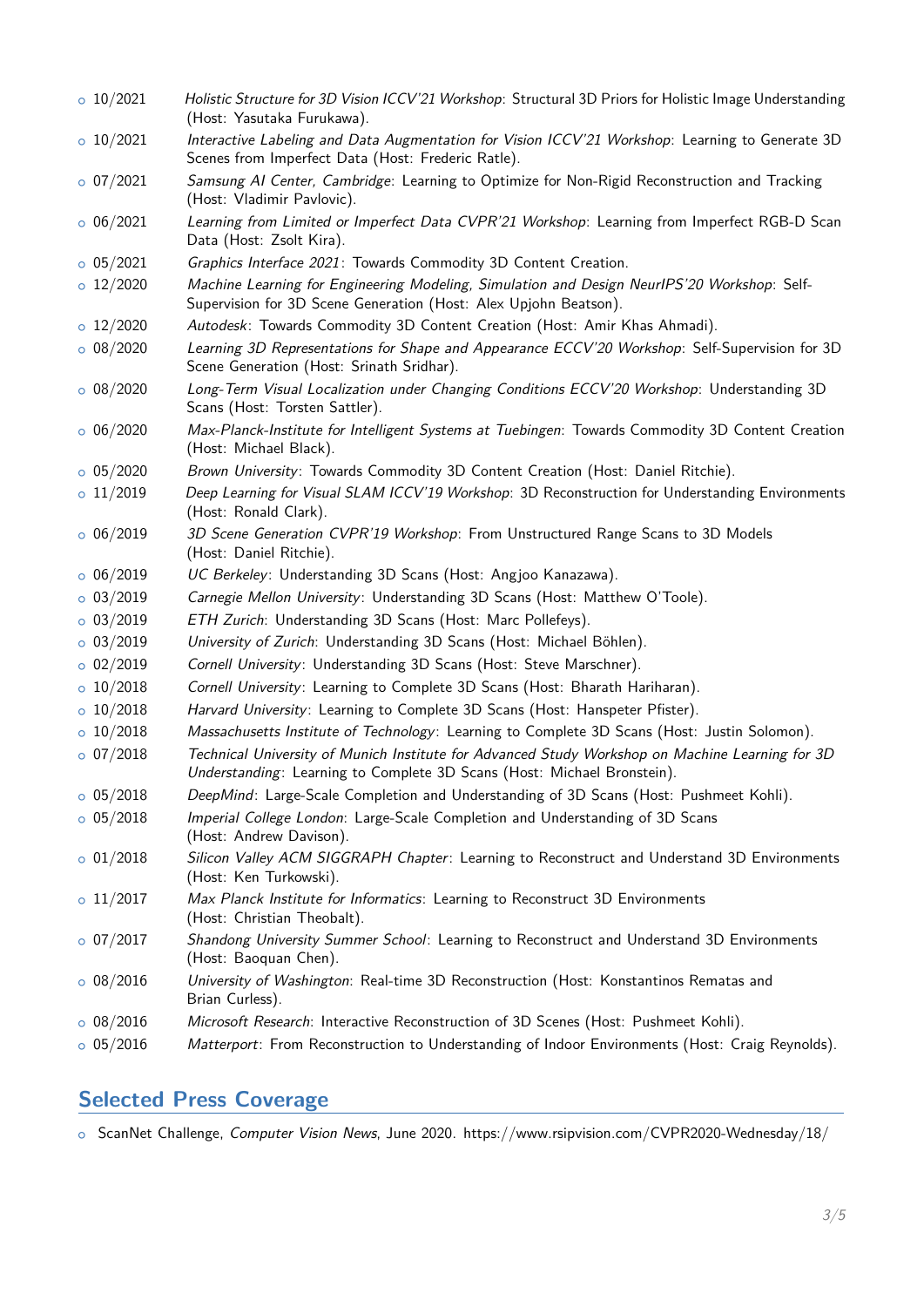- ScanNet, MIT Technology Review, April 2017. https://www.technologyreview.com/s/604240/a-massive-new-libraryof-3-d-images-could-help-your-robot-butler-get-around-your-house
- o ScanNet, Computer Vision News, August 2017. http://www.rsipvision.com/ComputerVisionNews-2017August
- o ScanNet, Next Reality, May 2017. https://hololens.reality.news/news/better-spatial-maps-will-make-mixed-realitygreat-0176321
- o ScanNet, Communications of the ACM, April 2017. https://cacm.acm.org/news/216399-a-massive-new-library-of-3dimages-could-help-your-robot-butler-get-around-your-house/fulltext

### <span id="page-3-0"></span>**Publications**

P. Palafox, N. Sarafianos, T. Tung, and **A. Dai**. Spams: Structured implicit parametric models. In Proc. Computer Vision and Pattern Recognition (CVPR), IEEE, 2022.

C. Gümeli, **A. Dai**, and M. Nießner. Roca: Robust cad model retrieval and alignment from a single image. In Proc. Computer Vision and Pattern Recognition (CVPR), IEEE, 2022.

C. Diller, T. Funkhouser, and **A. Dai**. Forecasting characteristic 3d poses of human actions. In Proc. Computer Vision and Pattern Recognition (CVPR), IEEE, 2022.

**A. Dai**, Y. Siddiqui, J. Thies, J. Valentin, and M. Nießner. Spsg: Self-supervised photometric scene generation from rgb-d scans. In Proc. Computer Vision and Pattern Recognition (CVPR), IEEE, 2021.

Y. Siddiqui, J. Thies, F. Ma, Q. Shan, M. Nießner, and **A. Dai**. Retrievalfuse: Neural 3d scene reconstruction with a database. In Proceedings of the International Conference on Computer Vision (ICCV), 2021.

P. Palafox, A. Božič, J. Thies, M. Nießner, and **A. Dai**. Npms: Neural parametric models for 3d deformable shapes. In Proceedings of the International Conference on Computer Vision (ICCV), 2021.

N. Müller, Y.-s. Wong, N. Mitra, **A. Dai**, and M. Nießner. Seeing behind objects for 3d multi-object tracking in rgb-d sequences. In Proc. Computer Vision and Pattern Recognition (CVPR), IEEE, 2021.

W. Kuo, A. Angelova, T.-y. Lin, and **A. Dai**. Patch2cad: Patchwise embedding learning for in-the-wild shape retrieval from a single image. In Proceedings of the International Conference on Computer Vision (ICCV), 2021.

J. Hou, S. Xie, B. Graham, **A. Dai**, and M. Nießner. Pri3d: Can 3d priors help 2d representation learning? In Proceedings of the International Conference on Computer Vision (ICCV), 2021.

M. Dahnert, J. Hou, , M. Nießner, and **A. Dai**. Panoptic 3d scene reconstruction from a single rgb image. Proc. Neural Information Processing Systems (NeurIPS), 2021.

A. Bozic, P. Palafox, M. Zollhöfer, J. Thies, **A. Dai**, and M. Nießner. Neural deformation graphs for globally-consistent non-rigid reconstruction. In Proc. Computer Vision and Pattern Recognition (CVPR), IEEE, 2021.

A. Božič, P. Palafox, J. Thies, **A. Dai**, and M. Nießner. Transformerfusion: Monocular rgb scene reconstruction using transformers. Proc. Neural Information Processing Systems (NeurIPS), 2021.

A. Bokhovkin, V. Ishimtsev, E. Bogomolov, D. Zorin, A. Artemov, E. Burnaev, and **A. Dai**. Towards part-based understanding of rgb-d scans. In Proc. Computer Vision and Pattern Recognition (CVPR), IEEE, 2021.

**A. Dai**, C. Diller, and M. Nießner. Sg-nn: Sparse generative neural networks for self-supervised scene completion of rgb-d scans. In Proc. Computer Vision and Pattern Recognition (CVPR), IEEE, 2020.

W. Kuo, A. Angelova, T.-y. Lin, and **A. Dai**. Mask2cad: 3d shape prediction by learning to segment and retrieve. In Proceedings of the European Conference on Computer Vision (ECCV), 2020.

H. Ji, **A. Dai**, and M. Nießner. Revealnet: Seeing behind objects in rgb-d scans. In Proc. Computer Vision and Pattern Recognition (CVPR), IEEE, 2020.

J. Huang, J. Thies, **A. Dai**, A. Kundu, C. Jiang, L. Guibas, M. Nießner, and T. Funkhouser. Adversarial texture optimization from rgb-d scans. In Proc. Computer Vision and Pattern Recognition (CVPR), IEEE, 2020.

A. Bozic, P. Palafox, M. Zollhöfer, **A. Dai**, J. Thies, and M. Nießner. Neural non-rigid tracking. In Advances in Neural Information Processing Systems, 2020.